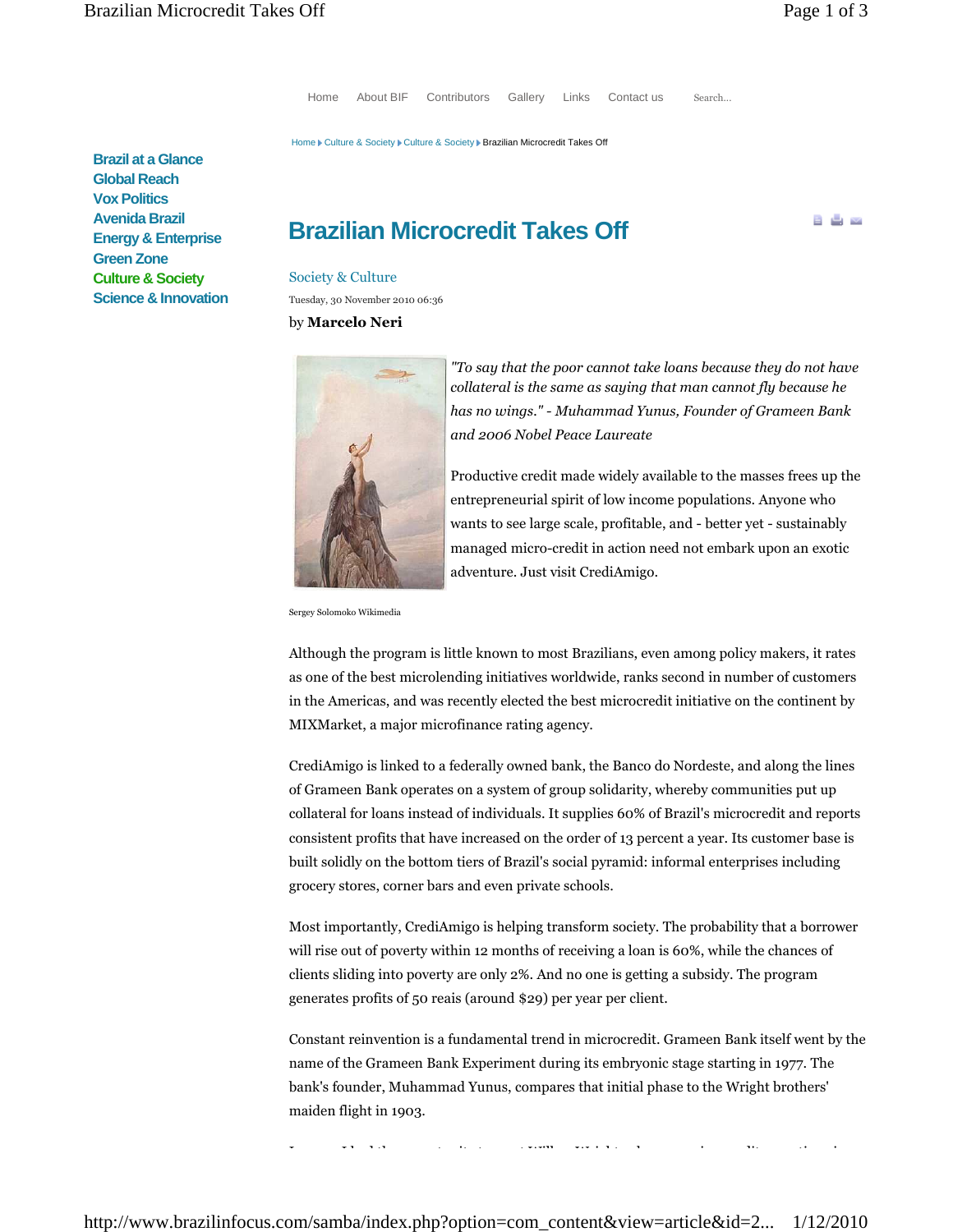Peru and Ecuador for the Inter-American Foundation, and also happens to be the homonymous great-grandson of the famed aviation pioneer. "I heard you're a descendant of the inventor of the airplane," I told him when we met. "Yes, I am," he responded, with pride. "I never knew Santos Dumont had flown that far," I teased him, a playful reference to Alberto Santos Dumont, the man we Brazilians know as the Father of Aviation (He flew the 14-Bis, a self-propelled airplane in 1906, while the Wright Brothers needed a catapult to launch the Wright Flyer at Kitty Hawk. But that's a matter for another article.)

Santos Dumont's flight, aboard a self-propelled aircraft, is more in line with the idea of microcredit sustainability. Ceape, one of the first microcredit schemes in the developing world, started in 1972 in Pernambuco, in Brazil's Northeast, making it as a sort of the 14-Bis of microcredit.

Launching new inventions is important, but making sure they spread and stay aloft over time is even more so. CrediAmigo's advantage lies in its capacity for mass replication. Just as Brazilian aircraft maker Embraer tapped the best spirit of the public sector and went on to soar in private hands, CrediAmigo has parlayed the strengths of both the government and the market into a winning formula.

While Grameen Bank opens a branch in New York, CrediAmigo has been exported to Rio de Janeiro, so inverting the received wisdom that technology flows from the modern metropolis to the underdeveloped regions.

The Brazilian Northeast bears a strong resemblance to Muhammad Yunus' Bangladesh, with a large population of the working poor most of whom must make ends meet in the informal economy. What is needed now is to take microcredit where it has never gone before, to the very poorest strata of society, without losing its way.

CrediAmigo engages the productive sector in low-income cities through a network of credit agents motivated by market incentives. The fact that it never loses sight of the best international practices of alternative collateral mechanisms makes it uniquely capable of addressing poverty while also reaping high returns, and so guarantee its sustainability. The recent crisis in private sector microfinance in India, that so closely mirrors the subprime credit bubble that touched off the global financial collapse of 2008, will only serve to validate the public-private hybrid model employed by CrediAmigo.

The beauty of microcredit is that it allows even the smallest entrepreneur to set sail in search of a better life. The poor should not be protected from markets; on the contrary, we should implement policies that offer them the tools and resources necessary to tap the market and prosper by it. Good microcredit does exactly that, avoiding the crippling rates of moneylenders without resorting to the crutch of market distorting subsidies.

Fittingly, the most ferocious of marine predators inspire the moniker for the most unscrupulous fauna of finance: loan sharks. It's equally fitting that many microlenders have chosen to associate their brand with the sun, the universal symbol of solidarity. Banco Sol is Bolivia's large microcredit bank.